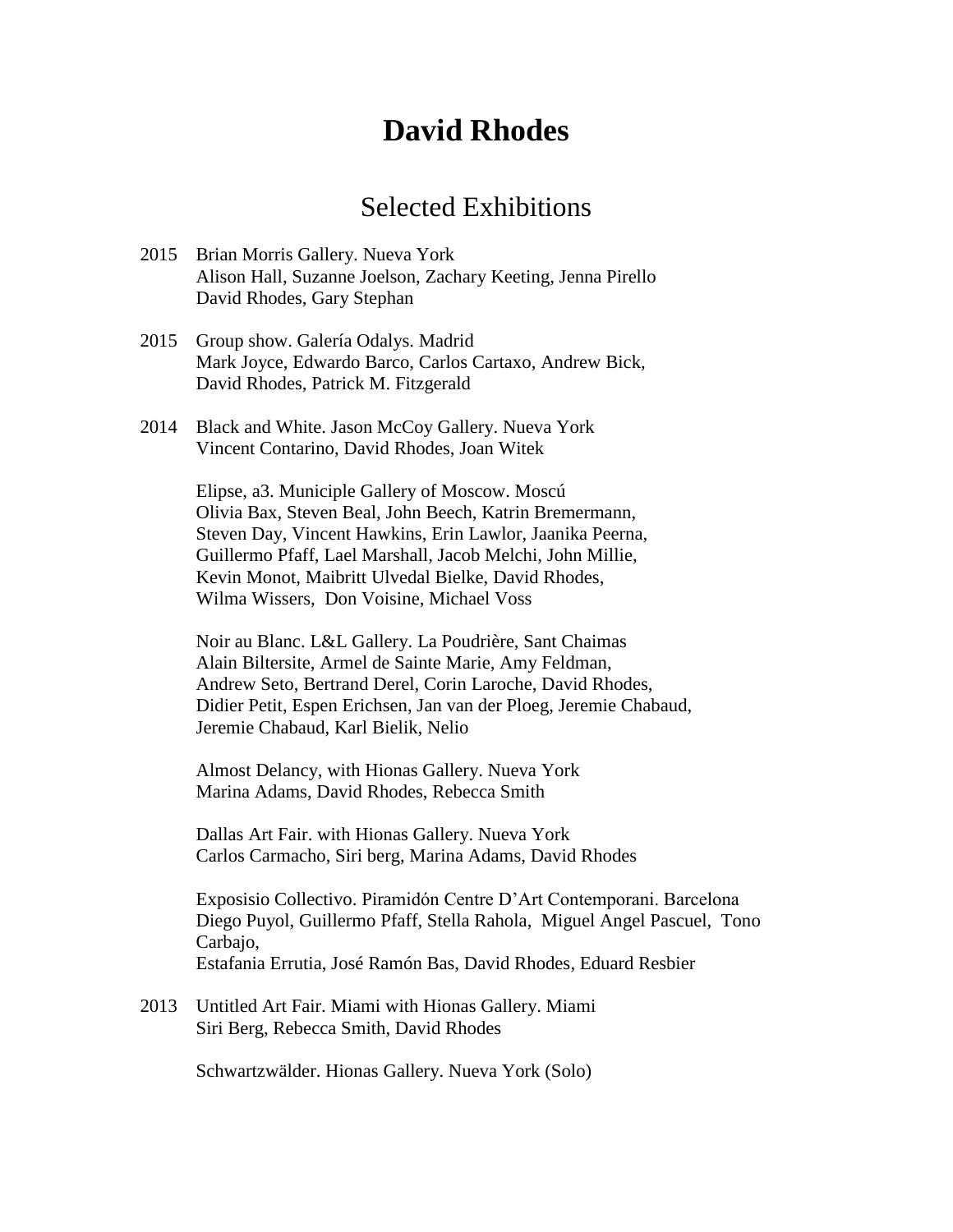System.painting.construction.archive. Lion and Lamb. Londres Andrew Bick, Cullinan Richards, Stuart Elliot, Robert Holyhead, Clare Kenny, Maria Lalic, Karim Noureldin, David Rhodes, Brandon Taylor

Signature Works. Guided by Invoices. Nueva York Charles Andresen, Cora Cohen, Eric and Martin Demaine, Nora Griffin, Sebastien Leon, Stephen Pusey, David Rhodes, Sean Scherer, Carol Szymanski, Rafael Vega

Four Tet. JiM Contemporani. Barcelona Paul Pagk, Sam Reveles, Laurie Reed, David Rhodes

Andratx on Paper. CCA Andratx. Mallorca Curated by Patricia Asbeak Catrin Anderson, Kirstin Arndt, Art&Language, Awst & Walther, Henning Bohl, Carston Fock, Joe Fyfe, Lotte Gertz, Amy Granat, Shirley Kaneda, Suzanne MacClellannd, Mathieu Mercier, Paul Morrison, Rupert Norfolk, Sahra Ortmeyer, David Rhodes, Superflex, Carol Szymanski, Gert & Uwe Tobias, Chistopher Wool & Natalia Zaluska

Nocturnes, Some Walls, Oakland, San Francisco (Solo) (USA)

#### 2012 On Tour. Kunsthaus. Tosterglope

AAA. Paris Concret. Paris Preview Berlin. Galerie oqbo. Berlin

FS 12. Galerie Dr Julius. Berlin Including, Hartmut Böhm, Don Voisine, Matthew Deleget, Wolfram Ullrich, Guido Winkler, Sabine Laidig, Monika Brandmeier, Károly Keserü, Gilbert Hsiao

X6. Galerie oqbo. Berlin Ka Bomhardt, Arnold Dreyblatt, Christine Ten Hoevel, David Rhodes, Michael Toenges, Andrea Überlacker

Paintings. Galerie Katharina Krohn. Basel (Solo)

Crossing Abstraction II. Galerie-Kunsthaus and Forum Konkrete Kunst. Erfurt

2011 Twin Twin. Pierogi. Nueva York Curated by Matt Freedman Including, Joe Amrhein, Amy Chan, Peter Dudek, Elana Herzog, Nina Katchadourian, Ann Pibal, Matthew Rose, Suzanne Silver, Judy Richardson, Gabriel Velazquez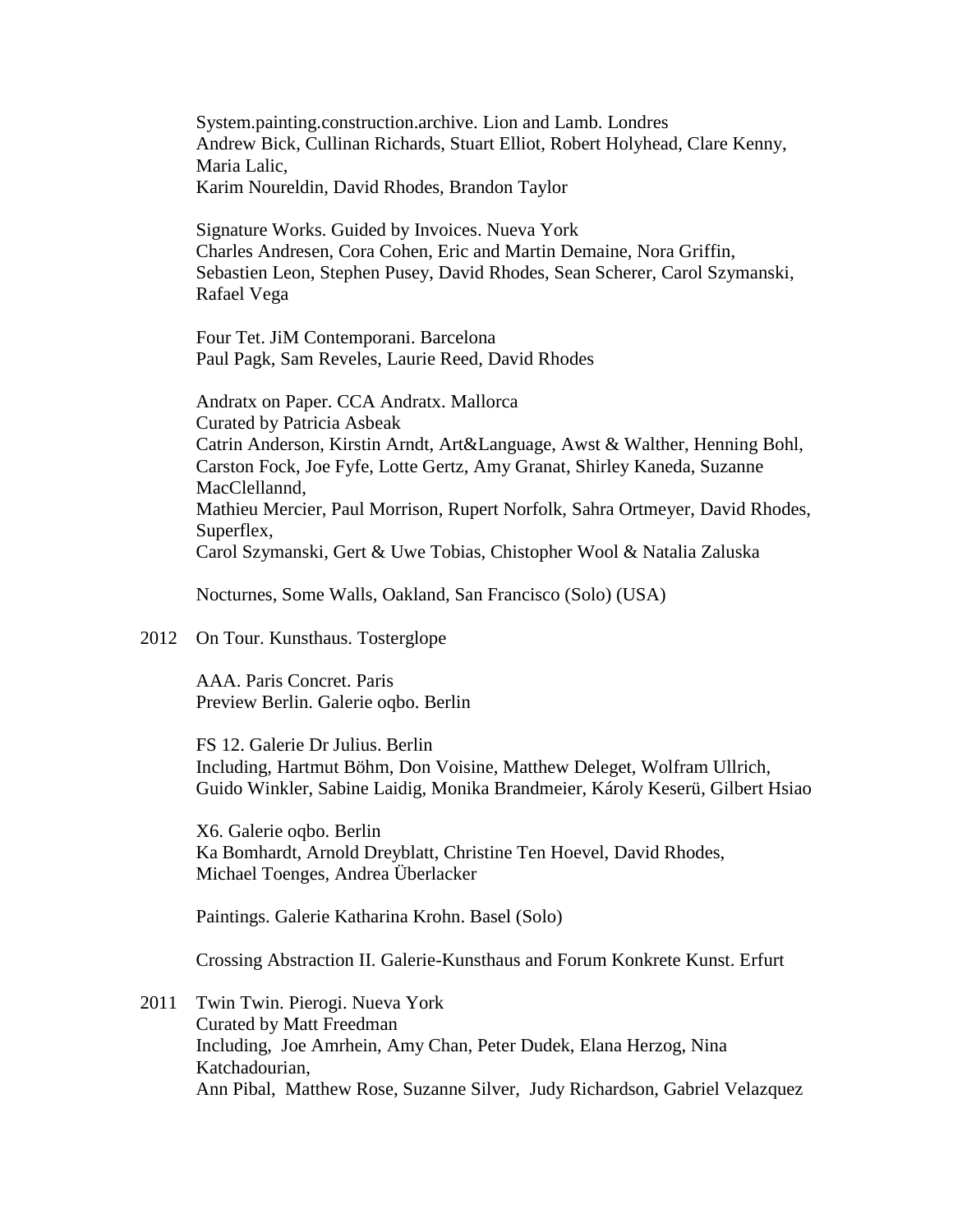Walk in Painting, Centrum Berlin, Berlin (Solo)

AAA. Galerie oqbo/Deutschekunstlerbund. Berlin Including, Kirstin Arndt, Siri Berg, MarkDagley, Ruth Eckstein, James Cross, Victor Kord, Mon Levinson, Klaus Merkel, Richard Timperio, Merril Wagner, David Reed,

Stephen Westfall, Thornton Willis, Michael Bause

An Exchange With Sol Lewitt. Mass MoCA. North Adams Including, Phil Amrhein, Carla Asperilla, Matthew Beall, Bonnie Begusch, Paul Behnke,

Gary A. Bibb, Josh Blackwell, Kate Davis, Tara de la Garza, Angela Ditmar,Milos Djordjevic,

Cassia Goncalves, Lucie Harrison, Rose Nolan, Oona Stern, Francis Uprichard

Paper Works. Janet Kurnatowsky Gallery. New York Including, Alice Zinnes, Anne Russinof, Ben Le Rocco, Cecily Kahn, Chris Martin, Fred Gutzeit, Gary Peterson, Greg Lindquist, Maria Held, Katsuhisa Sakai, Natalie Provosty, Palma Blank, Peter Acheson, Rich Temerio, Ron Gorchov, Tamara Gonzales, Yvette Cohen

Concrete Things. Forgotten Bar Projekt. Berlin Curated by Monika Jurecka and David Rhodes Joanne Greenbaum, Geke Heinke, Monika Jarecka, David Rhodes Agniezska Kalinowska, Don Voisine, Sinta Werner

Harbinger. Centrum. Berlin Curated by Kate Squires and David Moynihan Melanie Stidolph, Jo Addison, Hatty Lee, Clara Bauch, Marcin Malszczak, Alice Walton, David Rhodes, Silke Kaestner, Bill Leslie, Samuel Dowd

Invisible Spirit. Glue@Schaufenster. Berlin Matthias Bitzer, Amelie Grözinger, Peter K. Koch, David Rhodes, Anne Neukamp

Preview Berlin, galerie oqbo, Berlin

Sternklar. Galerie Zweigstelle. Berlin Curated by Michel Carmantrand Thomas Bechinger, Mateo Cohen, Ruprecht Dreher, Isabelle Dyckerhoff, Ingrid Floss,

James Geccelli, Gilbert Hsiao, Susanne Jung, Dittmar Krüger, Gerhard Mantz, Paola Neumann,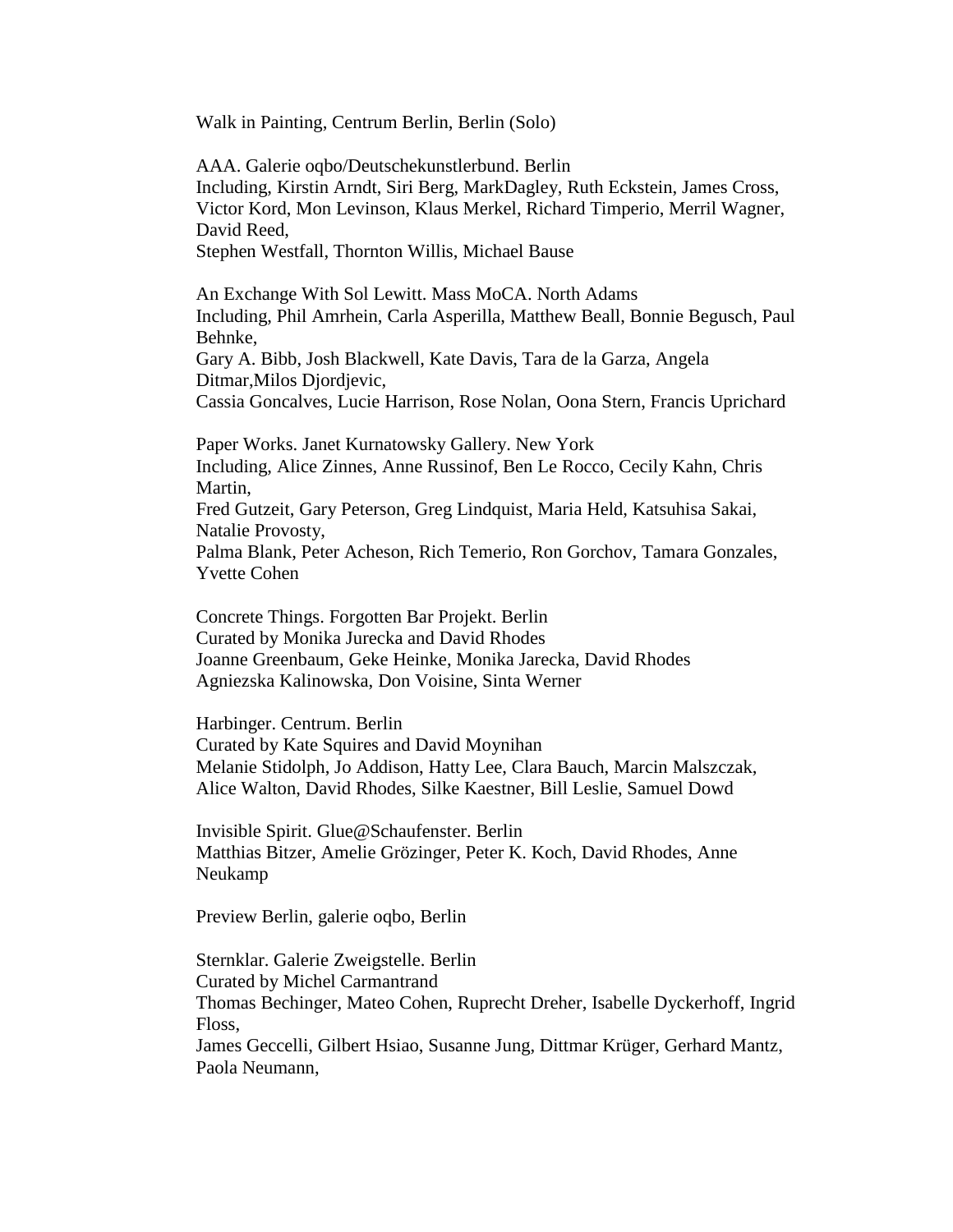Daniela Pukropski, David Rhodes, Andrea Schomburg, Wolfgang Schröder, Stefan Schröter

2010 Rhyme Not Reason, Janet Kurnatowsky Gallery. Nueva York Curated by John Yau Marilyn Learner, Laura Newman, David Rhodes, Sherman Sam, Karla Wozniak

Étranger. Galerie im Regierungsviertel. Berlin With Michel Carmantrand

Souterrain Boutique. Souterrain. Berlin Including, Florencia Almón, Antoine Desvigne, Laetitia Gendre, Silvia Henrick, Joachim Knobloch, Silke Nowak, Rose Neu, Rainer Neumeier, Nathan Peter, Olivia Seiling, Norbert Witzgall

Remix, Forgotten Bar Projekt. Berlin

Paperfile #6, galerie oqbo. Berlin Aimée Beaubien, Caroline Bittermann, Ingo Röhlich, Thomas Jocher, Tina Jonsbu, Marc Räder, Eva-Maria Schön, Sigune Sievi, Shelly Silver, Roland Stratmann, Beathe Terfloth, Tim Trantenroth, David Rhodes, Bryan Whitney

Ramp, Parkhaus. Berlin Dieter Balzar, Surya Gied, Geka Heinke, Veronike Hinsberg, Gilbert Hsiao, Tim **Stapel** Pierre Julerat, Jan Kopfleisch, Dirke Rathke, David Rhodes, Giles Ryder, Nikola Richard, Adreas Schmitt, Elisabeth Sonneck, Bastian Vogel

Maximal Pleasure, Souterrain. Berlin Curated by Anne Fäser Anne Gathmann, Alexander Klenz, David Rhodes, Gerwald Rockenschaub, Arne Schreiber, Sinta Werner

Offon, Galerie Hafenrand. Hamburg Oliver van den Berg, Dag, Peter K. Koch, David Rhodes

2009 Crossing Abstraction I, Bethanien. Berlin Kerstin Gottschalk, Franziska Hünig, Ellen Hyllemose, Ilona Kalnoky, Sandra Meisel, Rebecca Michaelis, Jens Nordmann, David Ryan, Arne Schreiber, Sinta Werner

Gathering, Scotty Enterprises. Berlin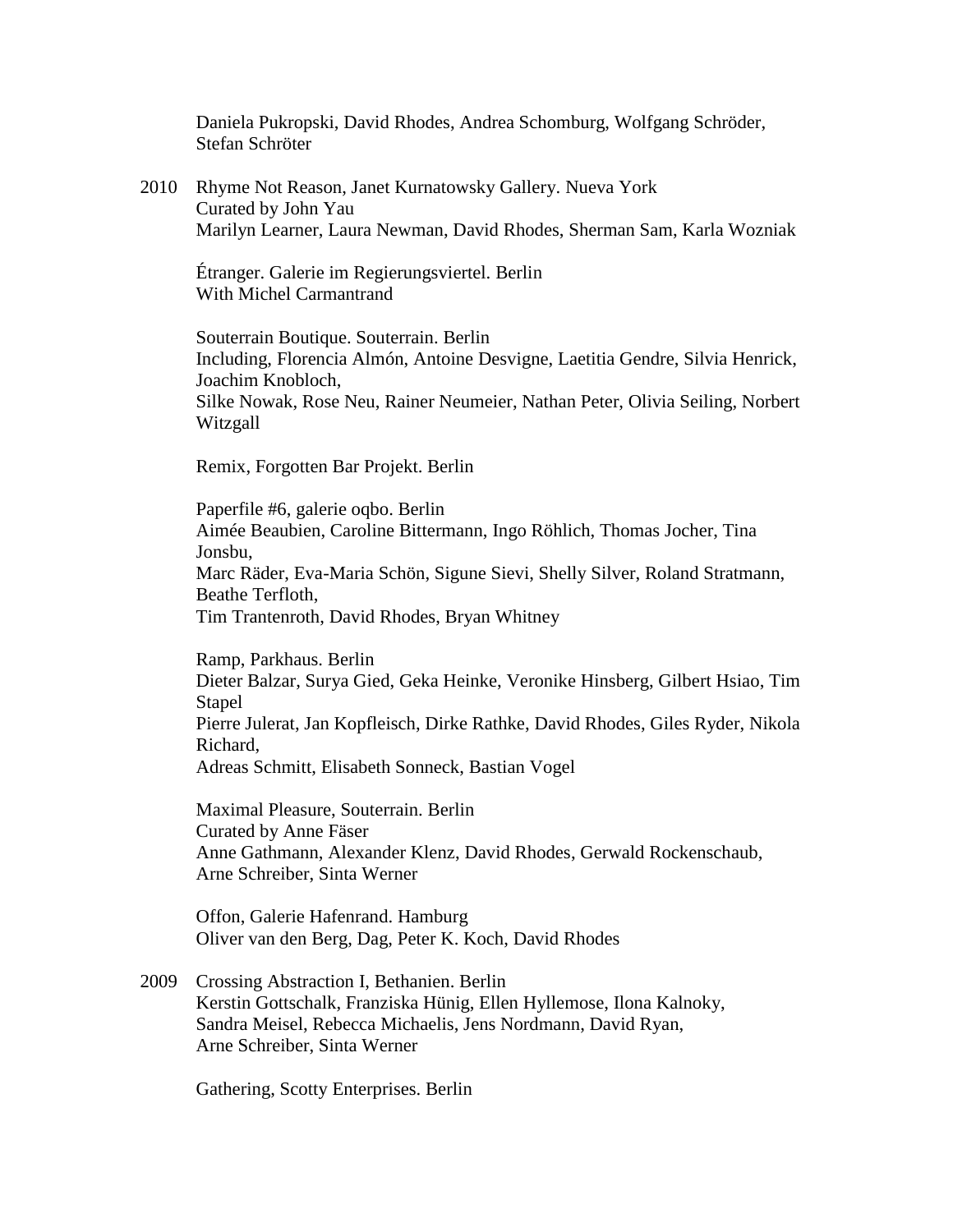Curated by Franziska Hünig

Dam Adams, Daniel Crews, Anke Göhring, Geka Heinke, Franziska Hünig, Ilona Kálnoky, Bettina Khano, Rebecca Michaelis, Antonia Nordmann, Katinka Pilschereur, Dirke Rathke, Andreas Rosenberg, Arne Schreiber, Elizebeth Sonneck, Nicola Stäglich, Tim Staple, Benedikt Terwiel, Batstien Vogel, Sinta Werner

Zombie Kunsthalle, Talent Agency. Berlin

Visitor, Prenzlauer Alee 231. Berlin

2008 Roundabout, CES - Paul Linke Ufer. Berlin Ruth Campau, Terry Haggerty, Arturo Hererra, Olav Christopher Jenssen, Malene Landgreen, Mickael Mork, Bodil Nielson, Jan van der Ploeg, Karina Peisajavich, David Rhodes, Jens Wolf

I Don't Wanna Talk About It, Glue. Berlin Joachim Grommek, Jens Wolf, Jan Scharrelmann, Dirk Rathke, David Rhodes, Dag

- 2007 Drawing\_2. The Foundary, Londres
- 2006 Remote Access, Rubicon Gallery. Dublin Neva Elliot, Fiona Larkin, Hannes Malte Mahler, Fiona Murray, David Rhodes, Isabel Nolan
- 2005 Again and Again. Josetti Hof, Berlin

Drawings from the Collection, V&A Museum Collection, Milenium Gallery, Sheffield Including, Wassily Kandinsky, Frank Auerbach, Lucian Freud, Jean Dubuffet, Albrect Dürer, Pablo Picasso, Henri Matisse, Ichiyusai Kuniyoshi, William Blake, Richard long, Hew Locke Vik Muniz, Andy Goldsworthy

- 2004 Vis-à-vis. Palacete Viscondes. Aporto
- 2003 Flix, Rubicon Gallery. Dublin Including, Thomas Nozkowski, Joyce Robins, Ellen Harvey, Ronnie Hughes, Amanda Coogan, Danny Rolf, Sherman Sam, Neva Elliot, Patrick Fitzgerald, Alice Peillon, Natalie Du Pasquier

Version, APT. Londres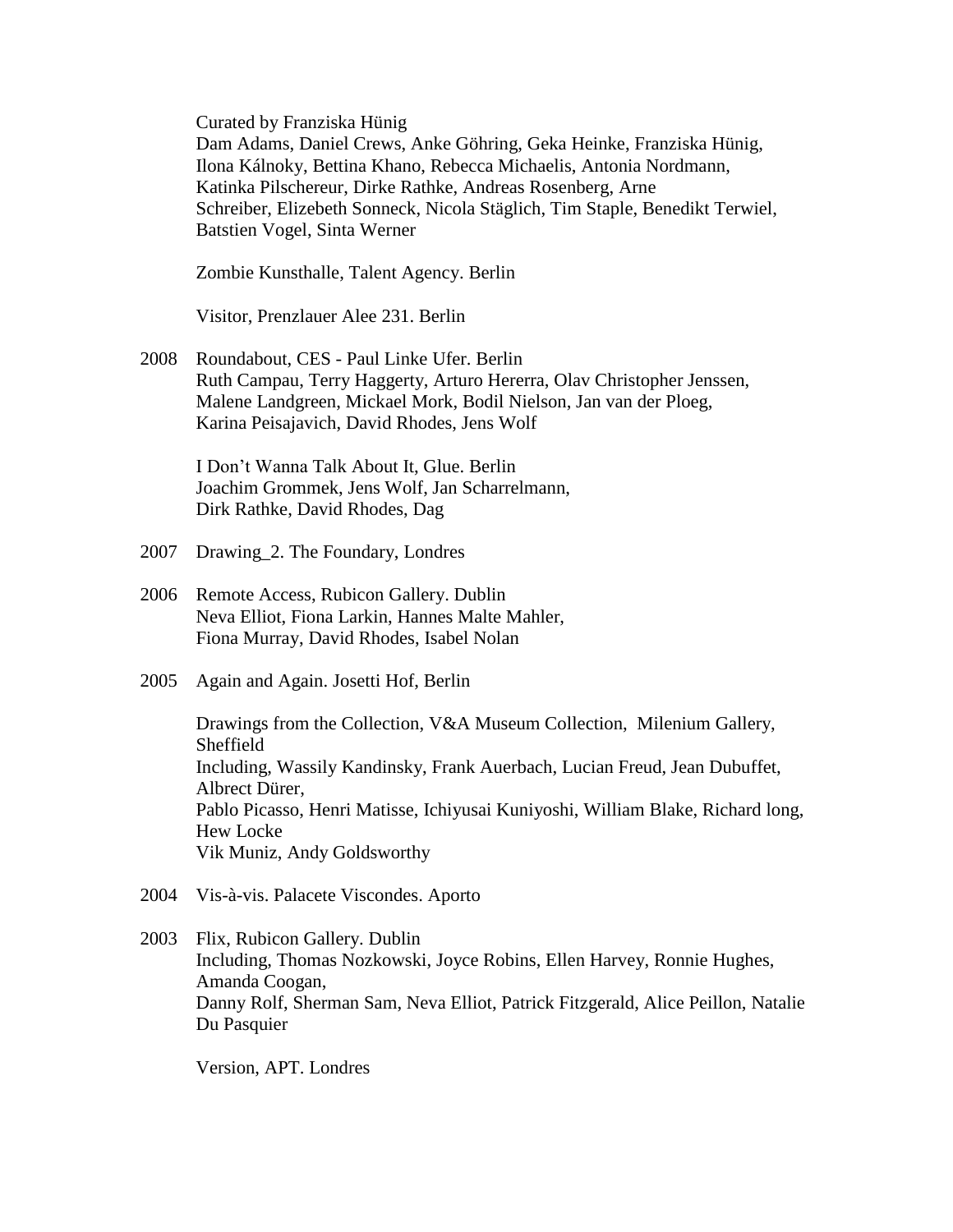Sight Mapping. Sala Rekalde. Bilbao

Sight Mapping. Gallery of Modern Art. Glasgow

Prospects 1. Contemporary Drawing, The Foundary. Londres Selected by, Susie Allen, Anya Gallaccio, Katherine Stout, David Thorp and Richard Wentworth

Small Works. CCA. Melbourne Curated by Amy Barret Leonard

2002 Sight Mapping. Bohuslans Museum. Uddevalla Curated by Andrew Bick Linda Besemer, Andrew Bick, Rolf Bier, AK Dolvin, Patrick Fitzgerald, Pia Fries, Ben Ravenscroft, Sherman Sam, Sonita Singwi

John Moores 22. Walker Art Gallery. Liverpool Selected by Jenny Saville, Fiona Rae and Matthew Colings Including, Luke Gottelier, Gerard Hemsworth, Lisa Milroy, Dany Rolph, Ian Davenport, Mark Francis, Chantal Joffe, Rachel Miles, Sean Dawson

Liverpool Biennial. Independent Programme. Liverpool

Exhibition, Triangle International Artists Residency. Nueva York

Jerwood Drawing Prize Finalists, Jerwood Gallery. Londres Selected by, Marco Livingstone, Cornellia Parker, and Marina Warner Traveled to, The Lowery, Manchester, EICH Gallery, Hull, Glasgow School of Art, Art Center, Birmingham, University of Gloucester, Cheltnham

- 2000 Showroom. Percy Miller Gallery. Londres Including, John Armleder, Charles Avery, Fiona Banner, William Cobbing, Tom Ellis, Silvie Fleury, Maureen Mcquillian, Simon Morely, Jonathan Parsons
- 1999 Breatheprojectet. Gothenberg Curated by Tomas Ferm Gunnar D. Hansson, Ove Haugen, David Karlsson, Sefan Karlsson, Jonas Larsson, Henryk Lipp, Staffan Mossenmark, Mats Ohlsson, Mikael Ohlsson, Åke Parmerud, Celia Parsberg, Petra Revenue

1998 ART98. Anthony Wilkinson Fine Art. Londres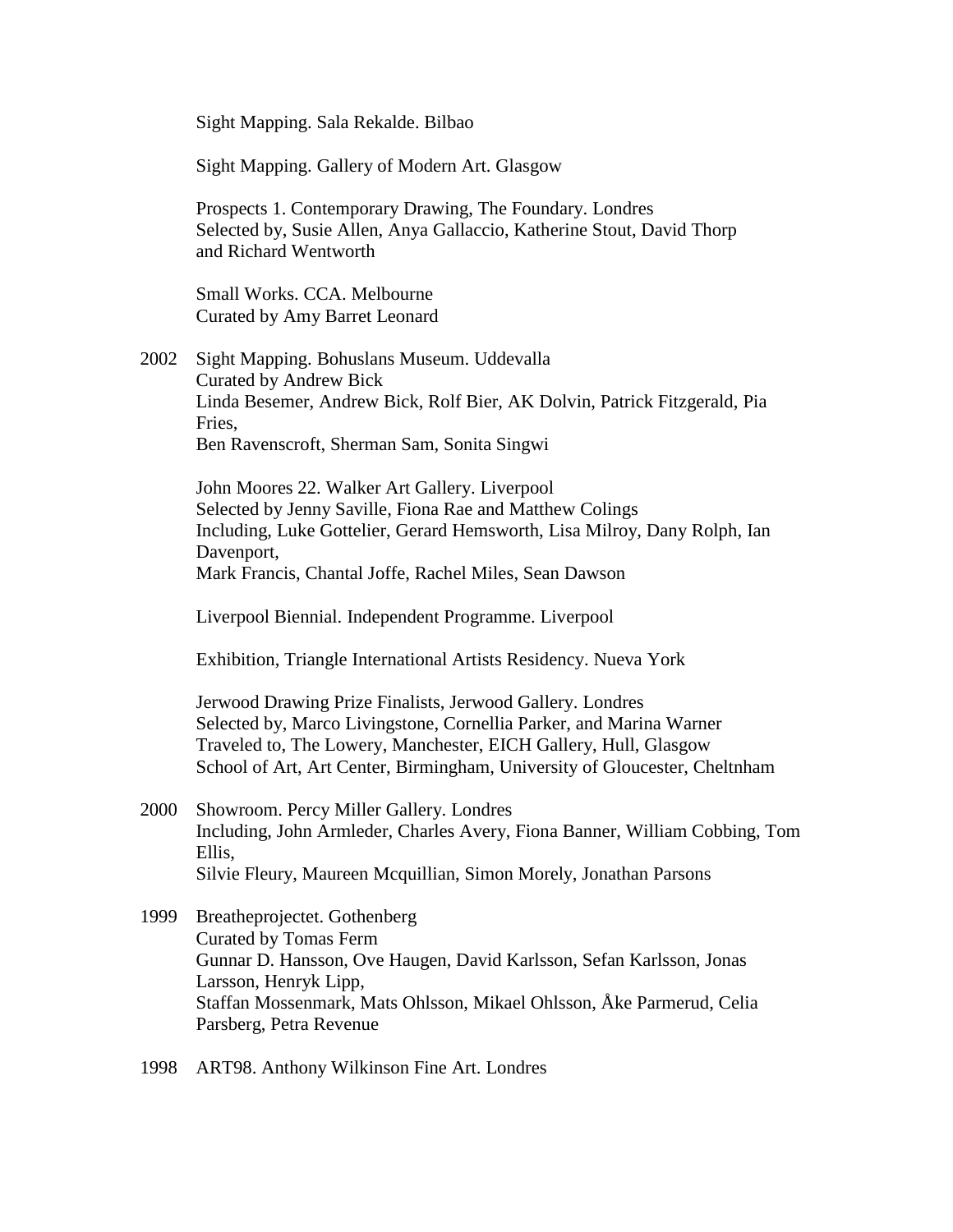1997 Liste.97. Anthony Wilkinson Fine Art. Basilea

The Gramercy. Anthony Wilkinson Fine Art. Nueva York Simon Callery, Maggie Smith, Angela de la Cruz, David Rhodes, Johnny Spencer, Bob&Roberta Smith, Peter Ellis

Smart Art. Anthony Wilkinson Fine Art. Estocolmo/Helsinki

Remix, Nottinghill Arts Club, London (UK) Curated by Anthony Wilkinson Dominic Dennis, David Rhodes, Johnny Spencer, Bob&Roberta Smith, Simon Callery, Maggie Smith

ART97, Anthony Wilkinson Fine Art, London (UK) Including, Ceal Floyer, Bob and Roberta Smith, Lucy Gunning, Mathew Higgs

Flat Files, Pierogi 2000, New York (USA)

Paintings, Habitat, Kings Road, London (Solo) (UK) Curated by Kate MacGarry and Toby Webster

- 1996 The Whitechapel Open. The Whitechapel Art Gallery. Londres Including, Anne-Marie Creamer, Elizabeth Magill, Mariele Neudecker, Carl Plackman, Louise Cattrell. Tim Allen, Joanna Price, Ana Genoves, Roderick Coyne, Andrew Grasse Sarah Beddington, Helen Robertson, Nicky Hoberman, Jane Dixon, Grayson Perry
- 1995 The Fifty Quid Show. Derbyshire Street Studios, Londres Including, Mathew Artnet, Bob&Robert Smith, Fiona Banner, Simon Patterson, Maggie Smith, Jessica Vorsanger, Nicky Hurst, Mark Francis
- 1994 Paintings. Anthony Wilkinson Fine Art, London, (Solo) (UK)

Group Show. Anthony Wilkinson Fine Art/Kate Chertavian Fine Art, London Maggie Smith, Johnny Spencer, David Rhodes, Bob & Roberta Smith, Jessica Vorsanger, Chris Ofili

### Residencies

2014 Piramidón. Barcelona

2011 Centrum. Berlin